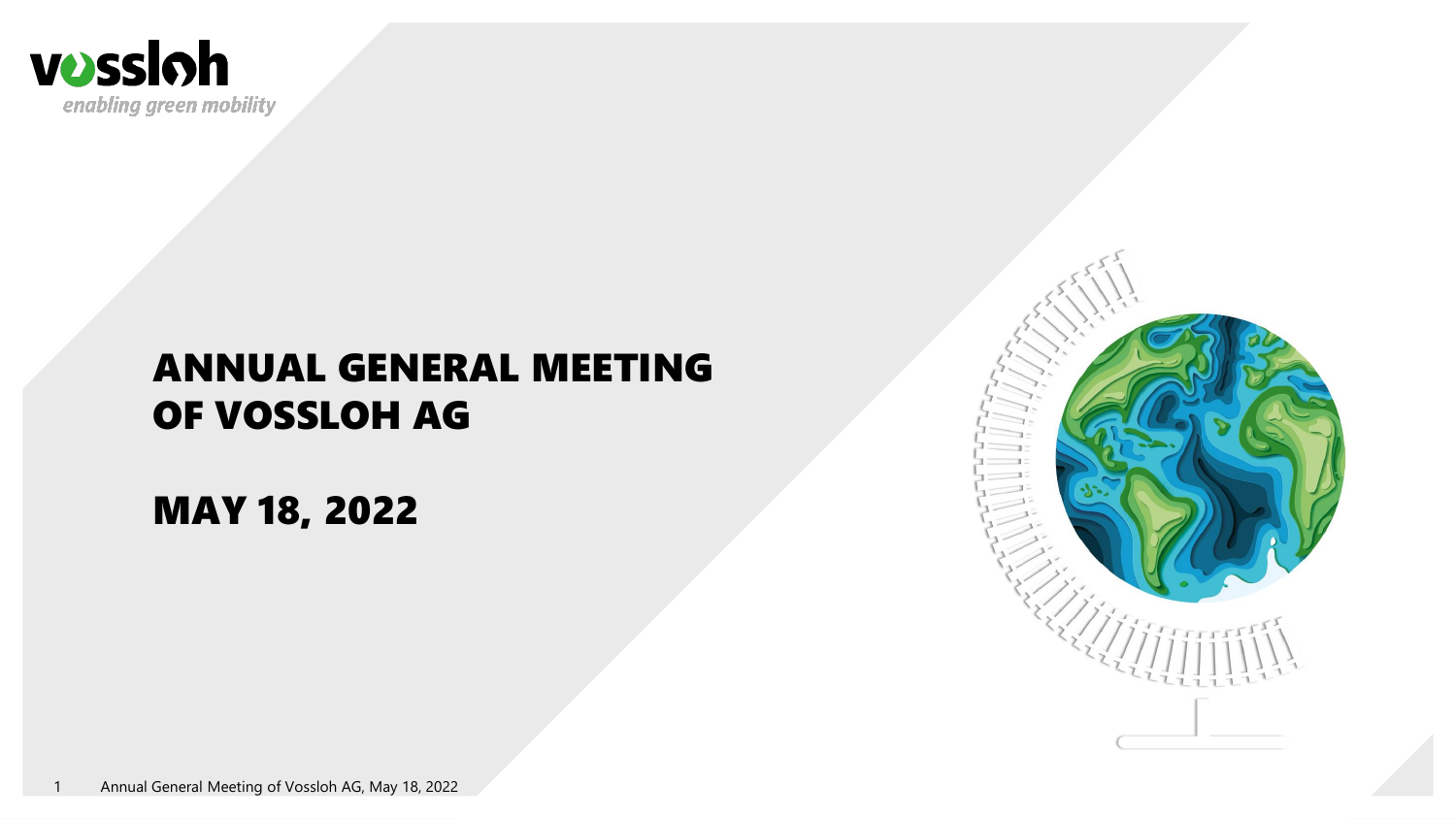

### FISCAL YEAR 2021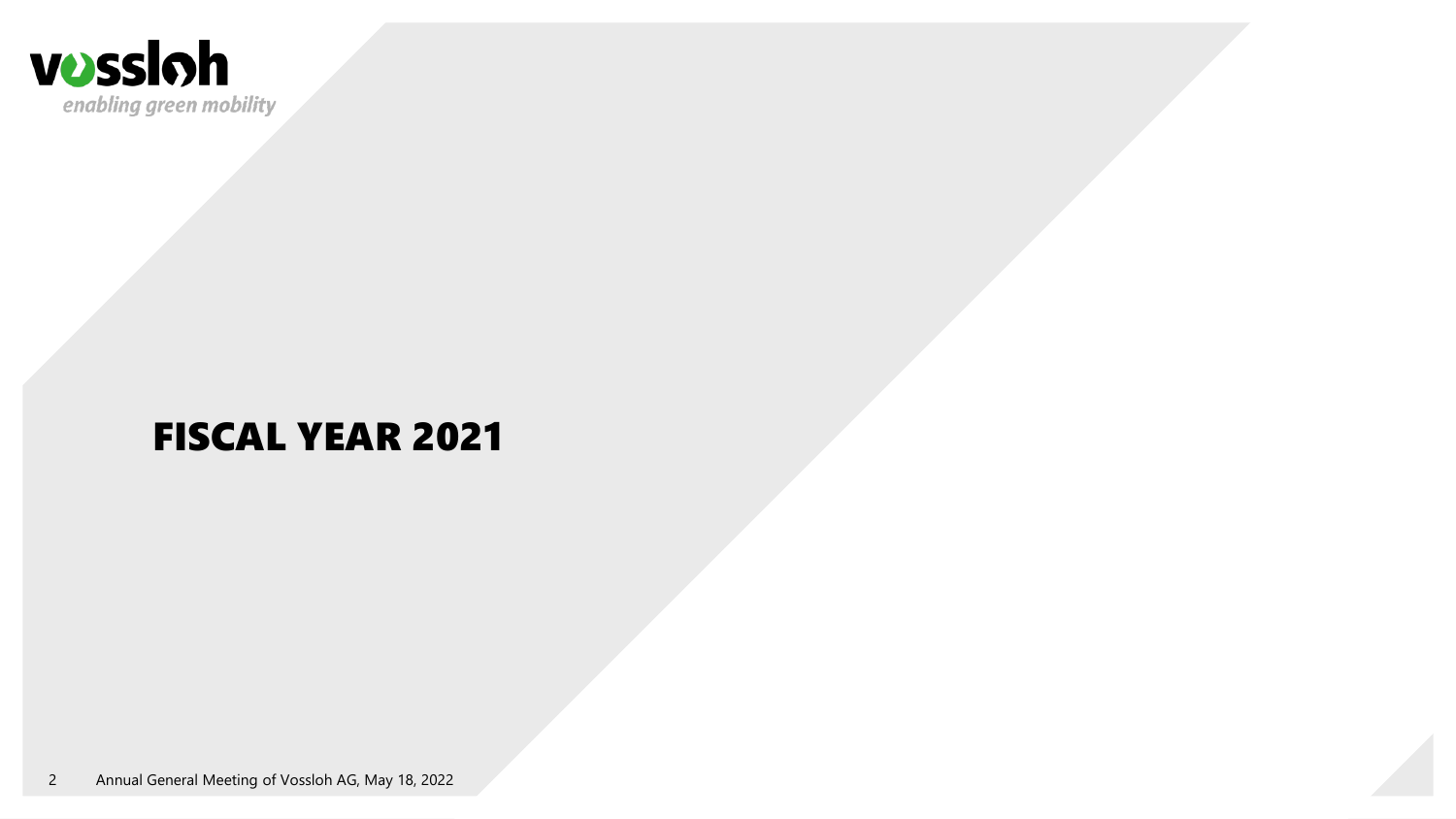# VOSSLOH GROUP

SSFUL 2021 FISCAL YEAR DESPITE ALL THE CHALLENGES



**2021 was marked by disrupted supply chains, regional lockdowns and drastic input price increases**



**Vossloh continued on its sustainable and profitable growth course in 2021**

**Orders received 2021: €947.6 million** +3.5 percent

**Sales revenues 2021: €942.8 million** +8.4 percent

**EBIT 2021: €72.3 million**  $+25.7$  percent<sup>1</sup>



豎

**Milestones in operational business in the 2021 fiscal year:** 

- Placement of green hybrid note worth  $£150$  million
- / Acquisition of ETS Spoor
- Conclusion of new framework agreements with state-owned rail companies with volumes clearly above  $\epsilon$ 200 million
- / Energy-efficient lead factory in Werdohl inaugurated
- / New "Fit4Future" efficiency initiative launched



#### **Dividend of €1.00 per share proposed by Executive Board and Supervisory Board**

*<sup>1</sup>Excluding a positive book effect of €15.6 million from the transitional consolidation of a Chinese joint venture in the previous year..* 

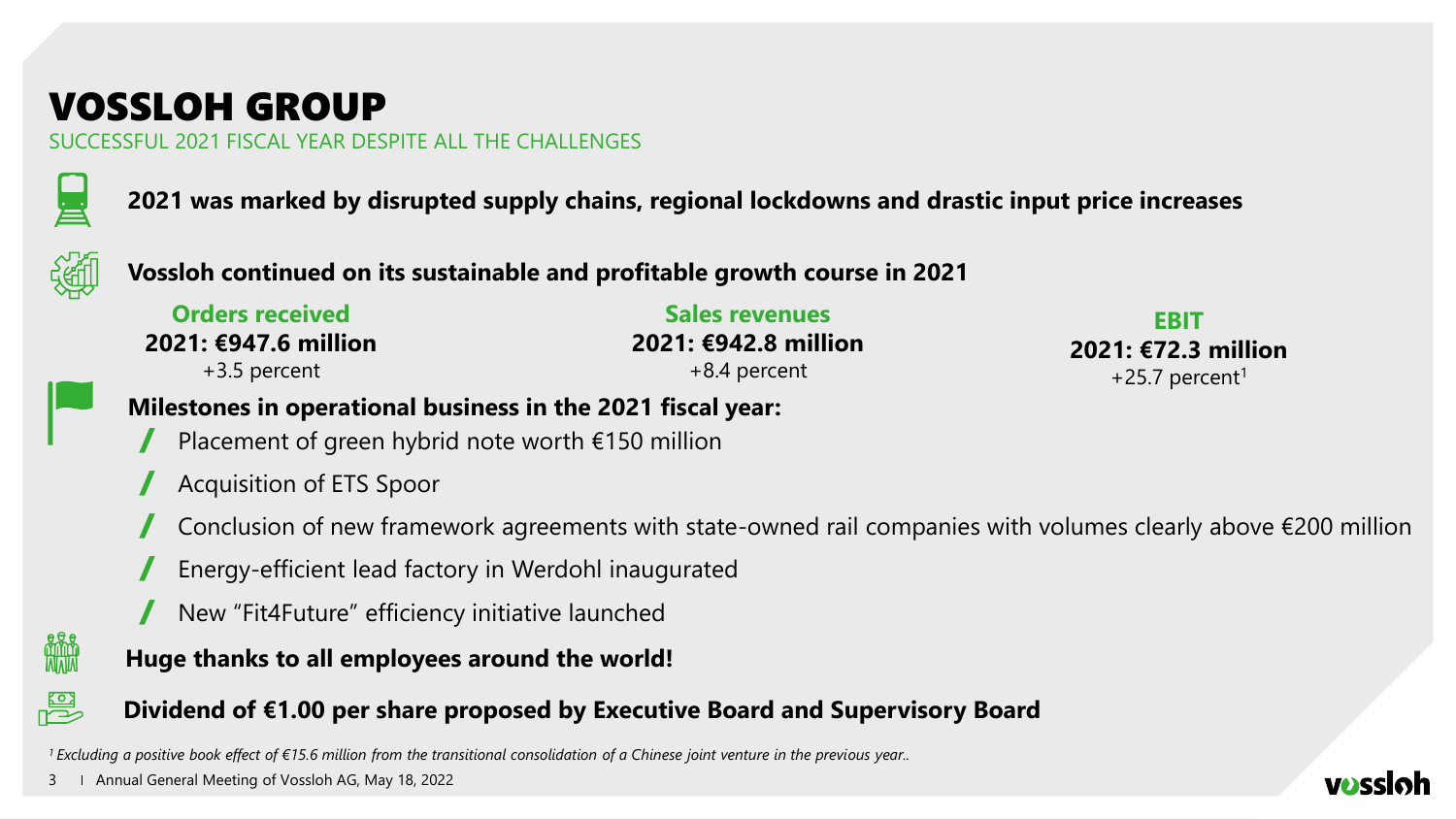

### FISCAL YEAR 2021 FINANCIAL INDICATORS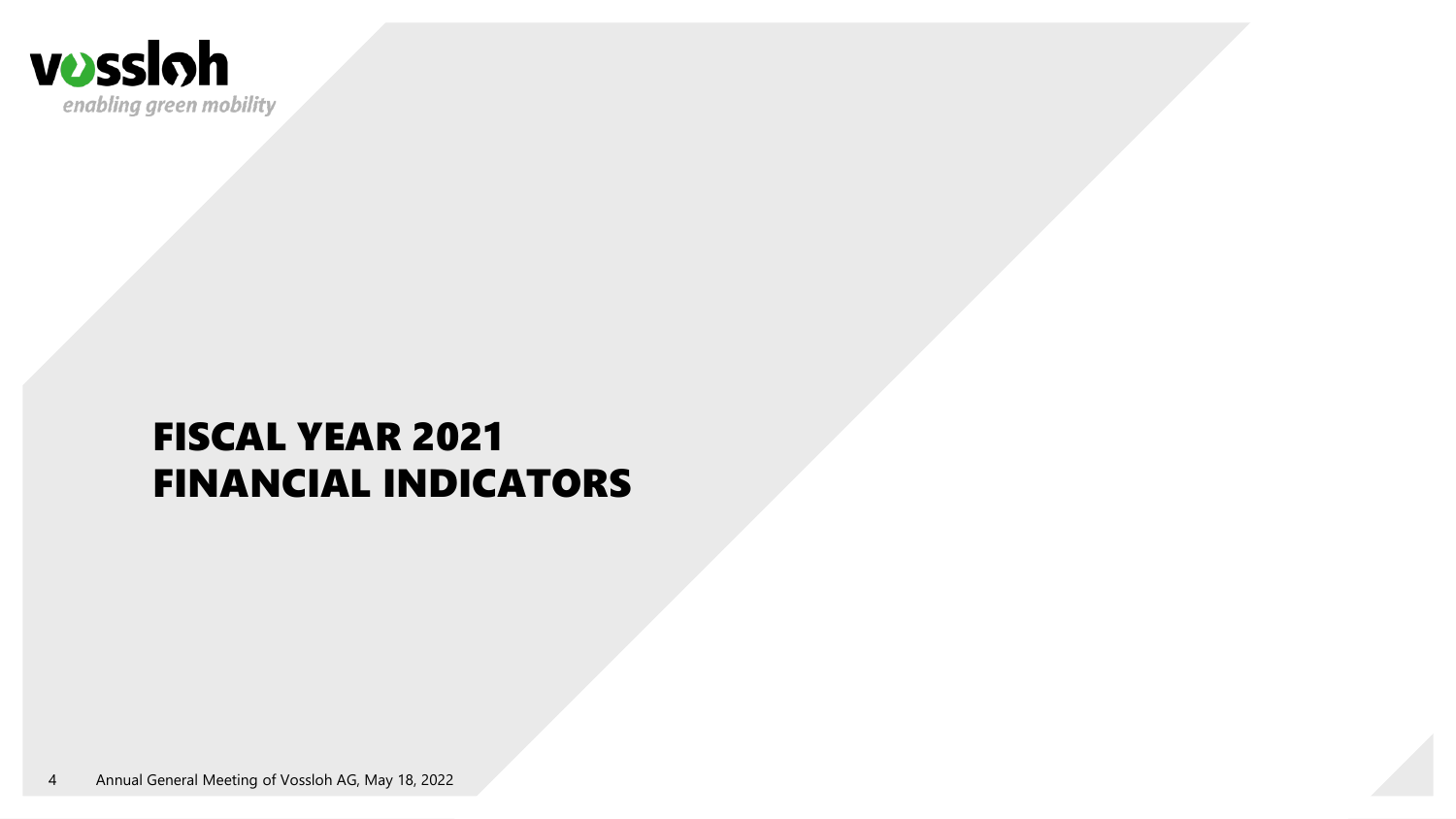### VOSSLOH GROUP

#### SALES AND PROFITABILITY SIGNIFICANTLY ABOVE PREVIOUS YEAR

| <b>KEY GROUP INDICATORS</b>       |                  | 2020       | 2021                  | K              |
|-----------------------------------|------------------|------------|-----------------------|----------------|
| Orders received                   | $\epsilon$ mill. | 915.5      | 947.6 $\sqrt{ }$      | $\overline{E}$ |
| Order backlog (on 12/31)          | $\epsilon$ mill. | 594.5      | 611.4                 | Eq             |
| Sales revenues                    | $\epsilon$ mill. | 869.7      | 942.8                 |                |
| EBIT/EBIT margin <sup>1</sup>     | € mill./%        | 57.5/6.6   | 72.3/7.7              | N <sub>6</sub> |
| EBITDA/EBITDA margin <sup>1</sup> | € mill./%        | 107.5/12.4 | 124.2/13.2 $\sqrt{ }$ | N <sub>6</sub> |
| Value added <sup>2</sup>          | $\epsilon$ mill. | 12.5       | $9.5\text{v}$         |                |
| Free cash flow                    | $\epsilon$ mill. | 4.0        | 30.6 $\sqrt$          |                |

#### | INCREASE IN EQUITY, DECREASE IN NET FINANCIAL DEBT

| <b>KEY GROUP INDICATORS</b>     |                  | 12/31/2020<br>2020 | 12/31/2021<br>2021 |
|---------------------------------|------------------|--------------------|--------------------|
| Equity                          | $\epsilon$ mill. | 412.4              | 587.9              |
| Equity ratio                    | %                | 34.0               | 45.6               |
| Net financial debt              | $\epsilon$ mill. | 307.4              |                    |
| Net financial debt incl. leases | $\epsilon$ mill. | 351.3              | 215.6              |

vossloh

*<sup>1</sup> Figure for previous year excluding a positive effect related to the transitional consolidation of a Chinese joint venture (EBIT effect = €15.6 million).* 

*<sup>2</sup>Previous year's figure benefited from positive book effect (EBIT effect: €15.6 million), increased significantly on a comparable basis.*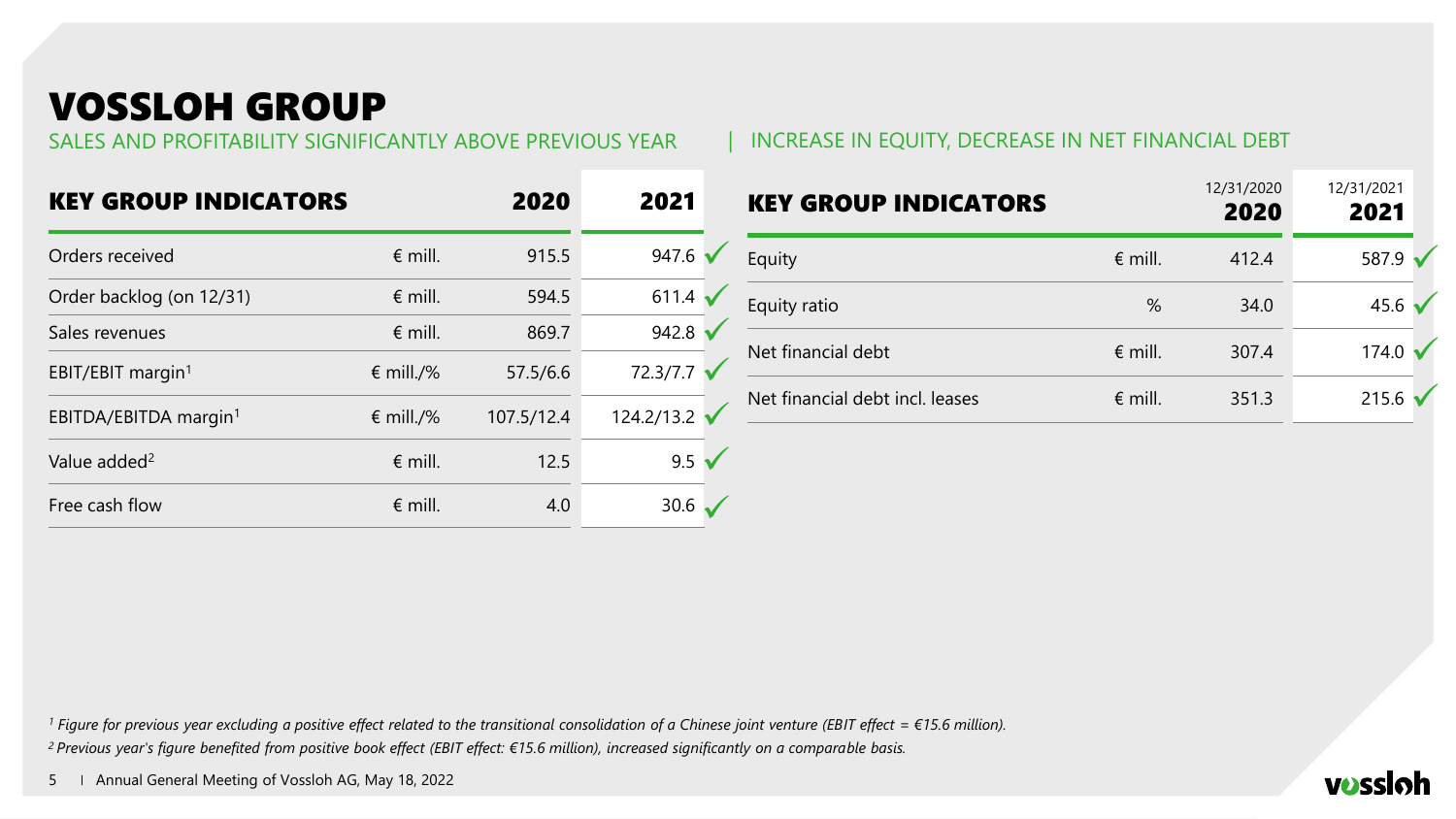

### CORE COMPONENTS DIVISION 2021 FISCAL YEAR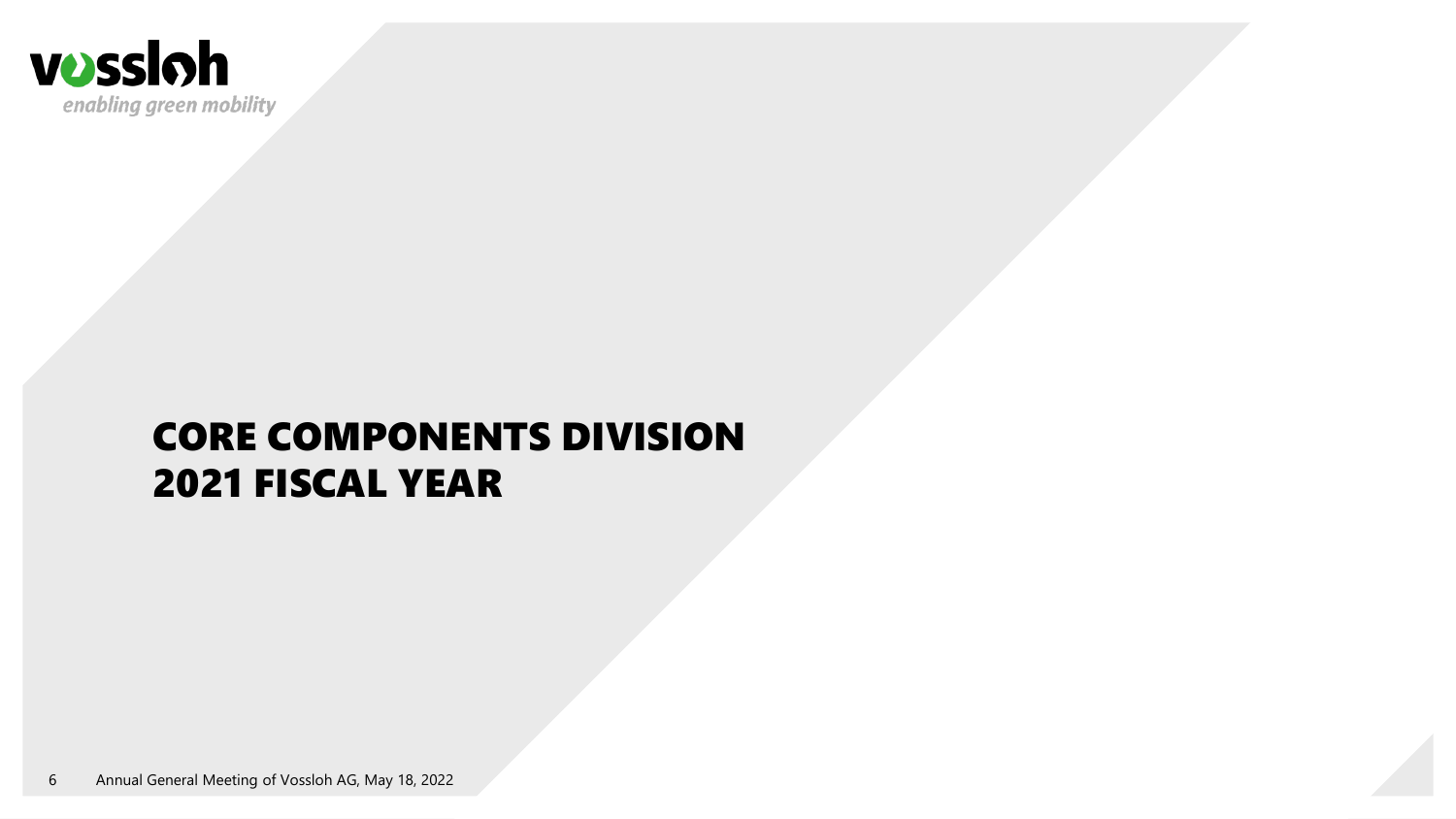# CORE COMPONENTS DIVISION, 2021 FY

SALES REVENUES AND PROFITABILITY SIGNIFICANTLY ABOVE PREVIOUS YEAR



<sup>1</sup> Figures for previous year excluding positive effect related to the transitional consolidation of a Chinese joint venture (EBIT effect =  $\epsilon$ 15.6 million).

#### vossloh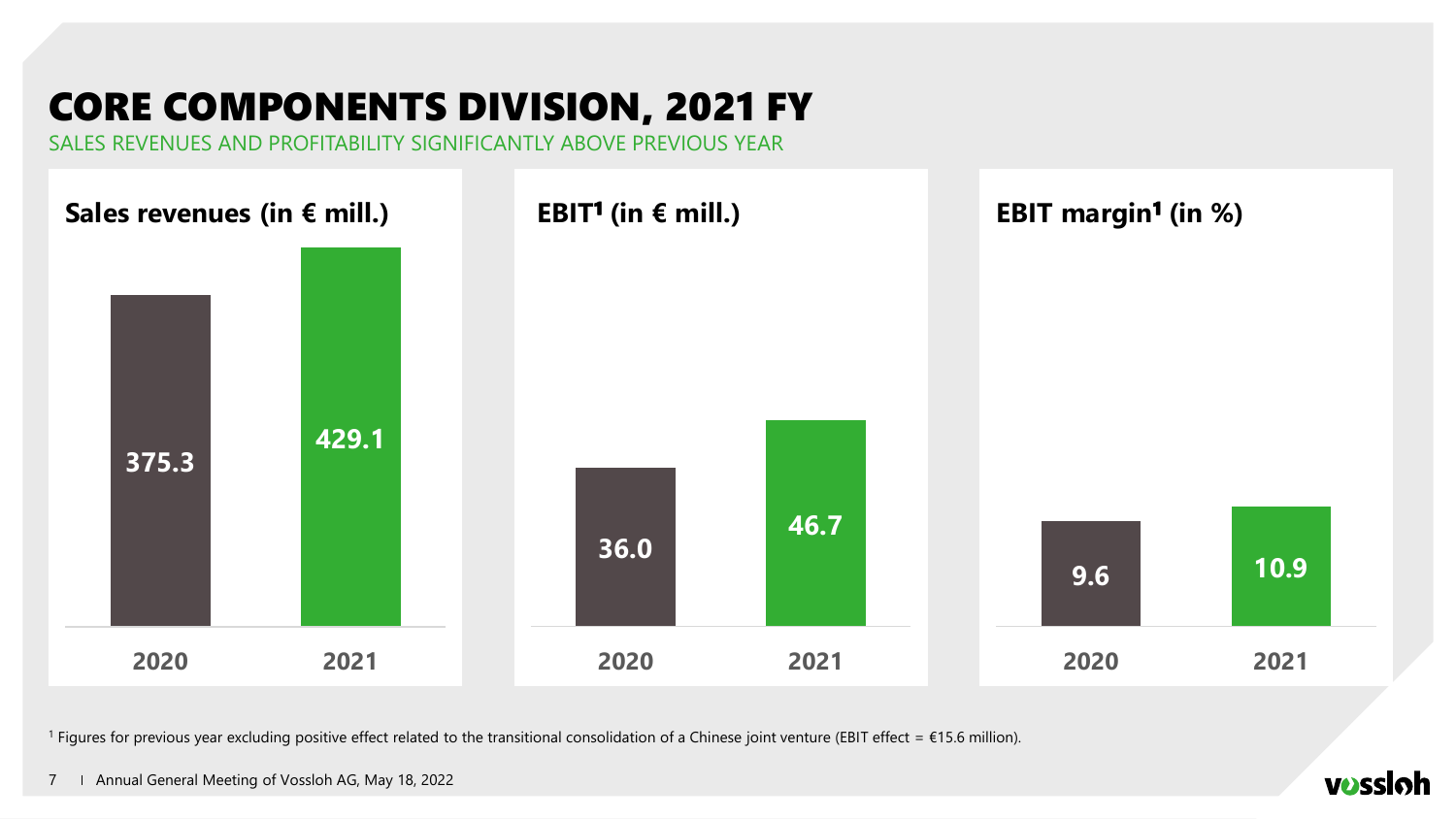

### CUSTOMIZED MODULES DIVISION 2021 FISCAL YEAR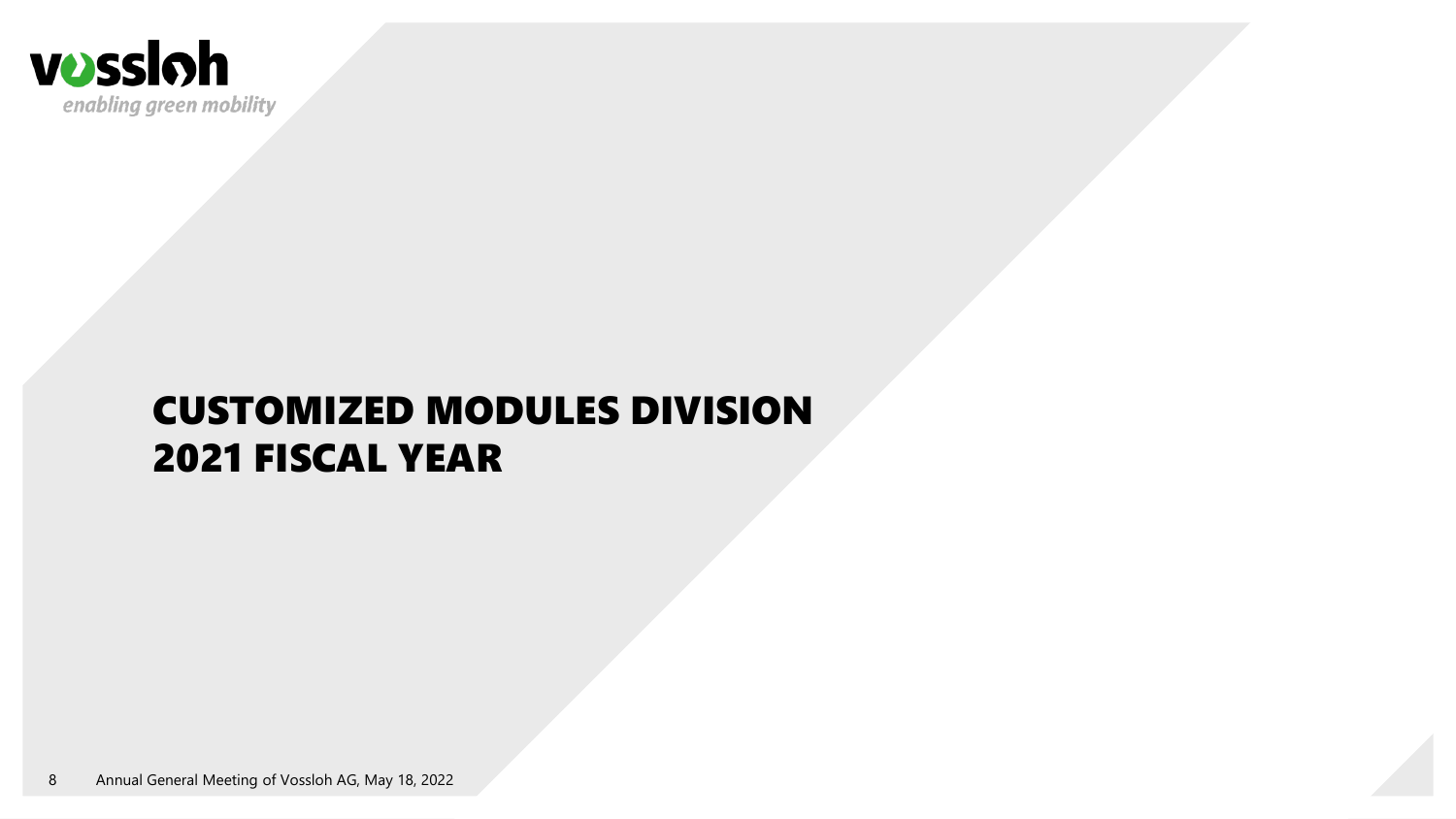# CUSTOMIZED MODULES DIVISION, 2021 FY

SALES REVENUES UP ON PREVIOUS YEAR WITH NOTICEABLY HIGHER PROFITABILITY



vossloh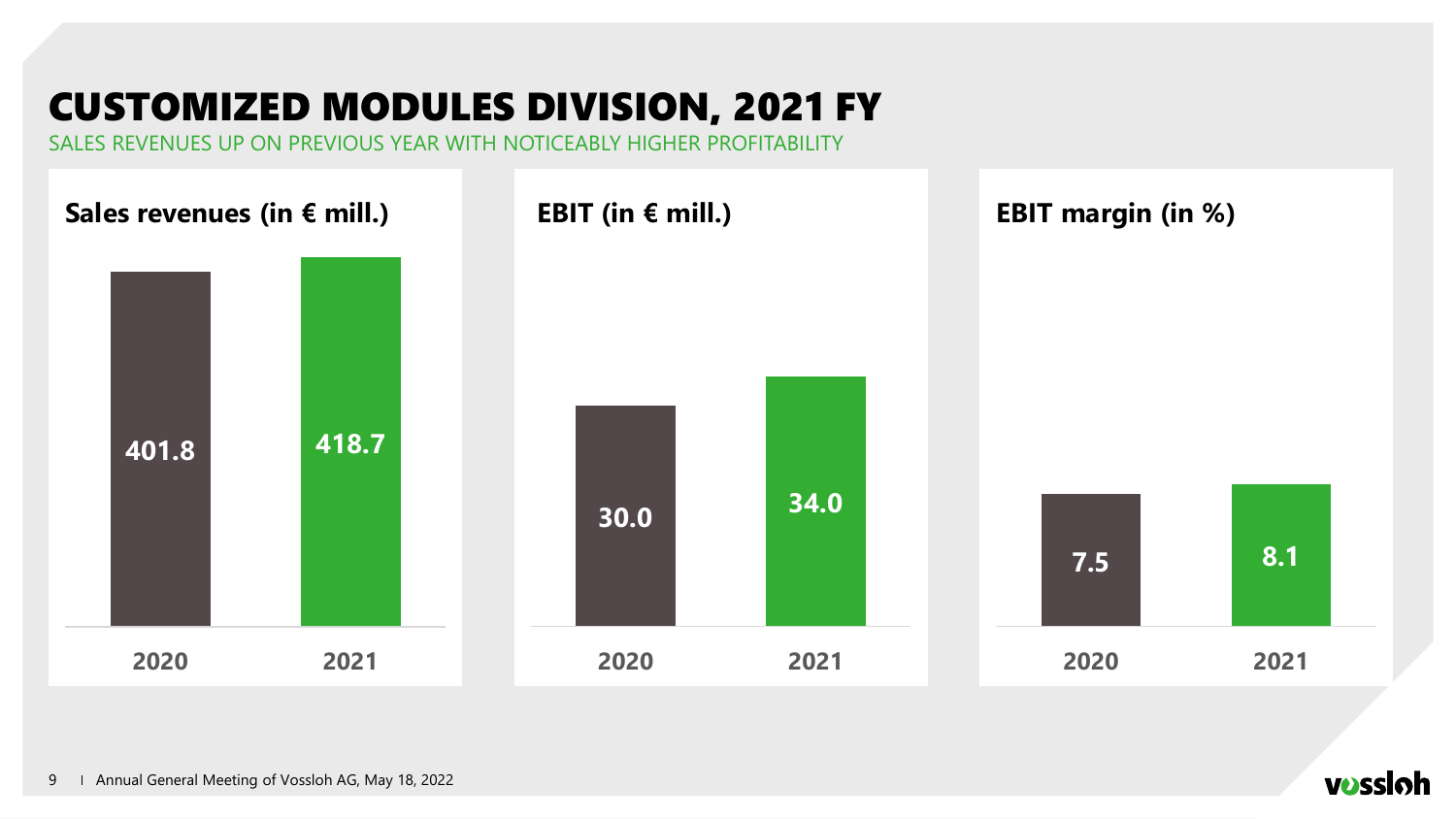

### LIFECYCLE SOLUTIONS DIVISION 2021 FISCAL YEAR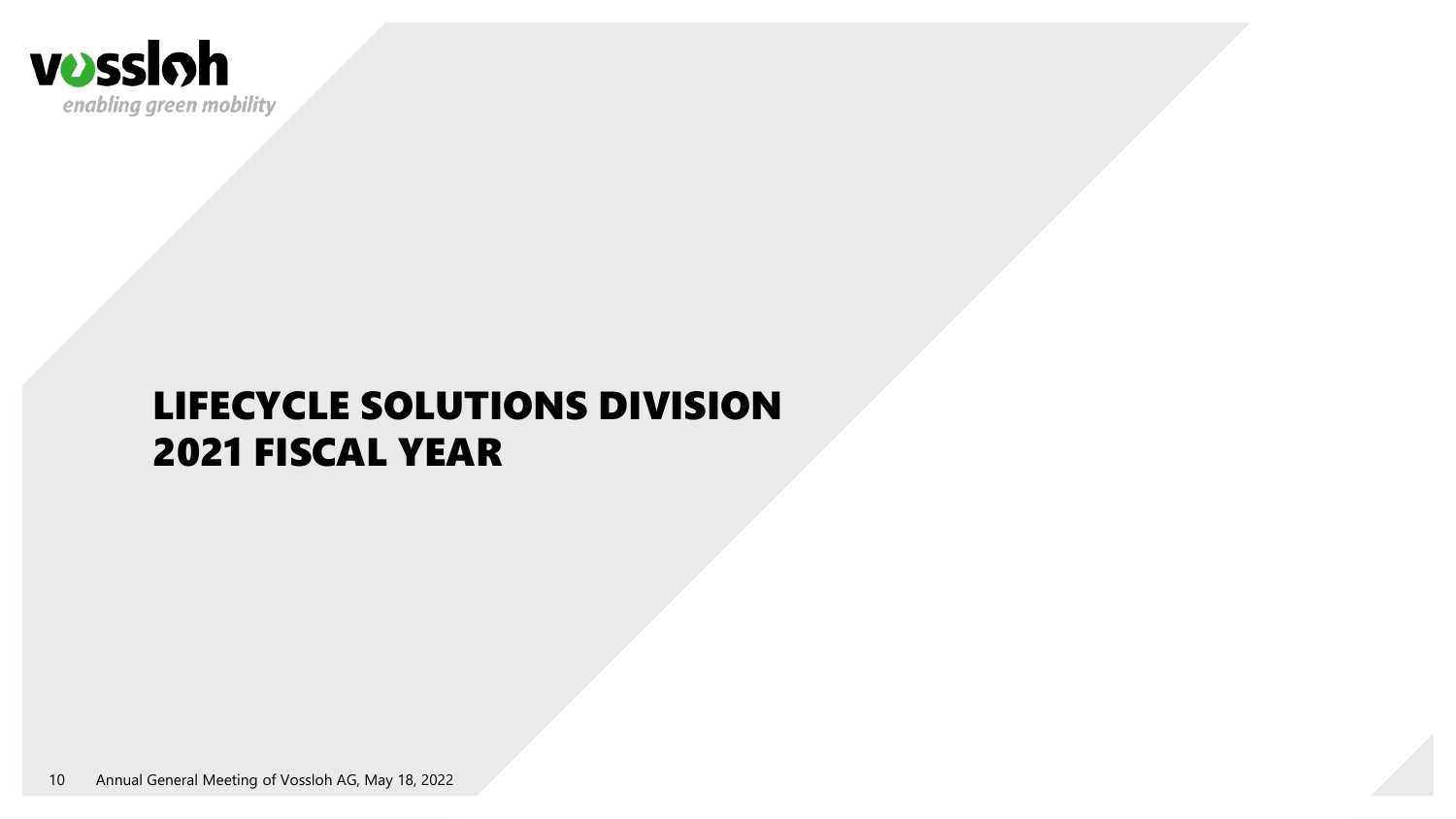# LIFECYCLE SOLUTIONS DIVISION, 2021 FY

YEAR-ON-YEAR INCREASE IN SALES REVENUES AND EBIT



*.*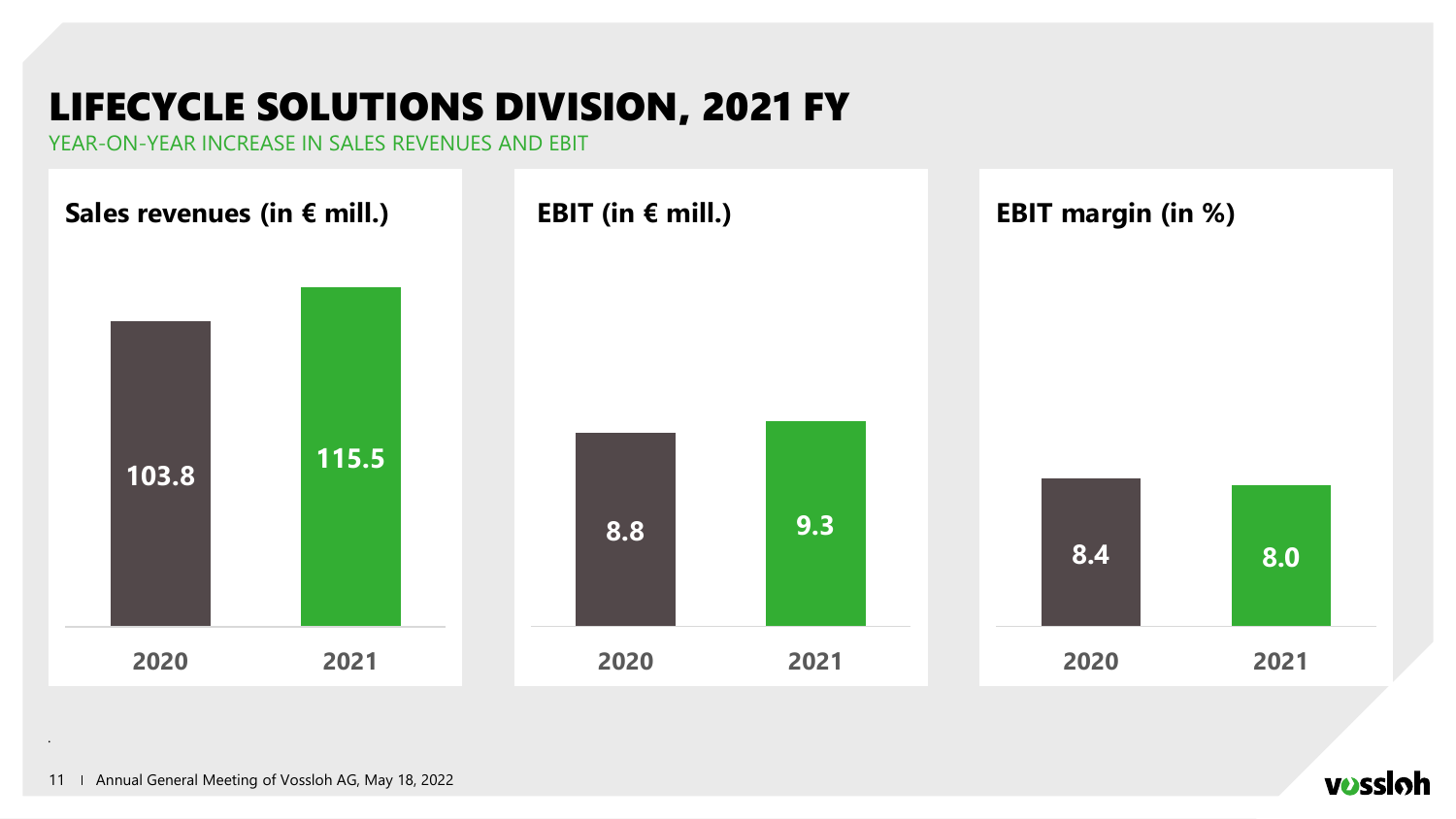

### VOSSLOH GROUP FIRST QUARTER 2022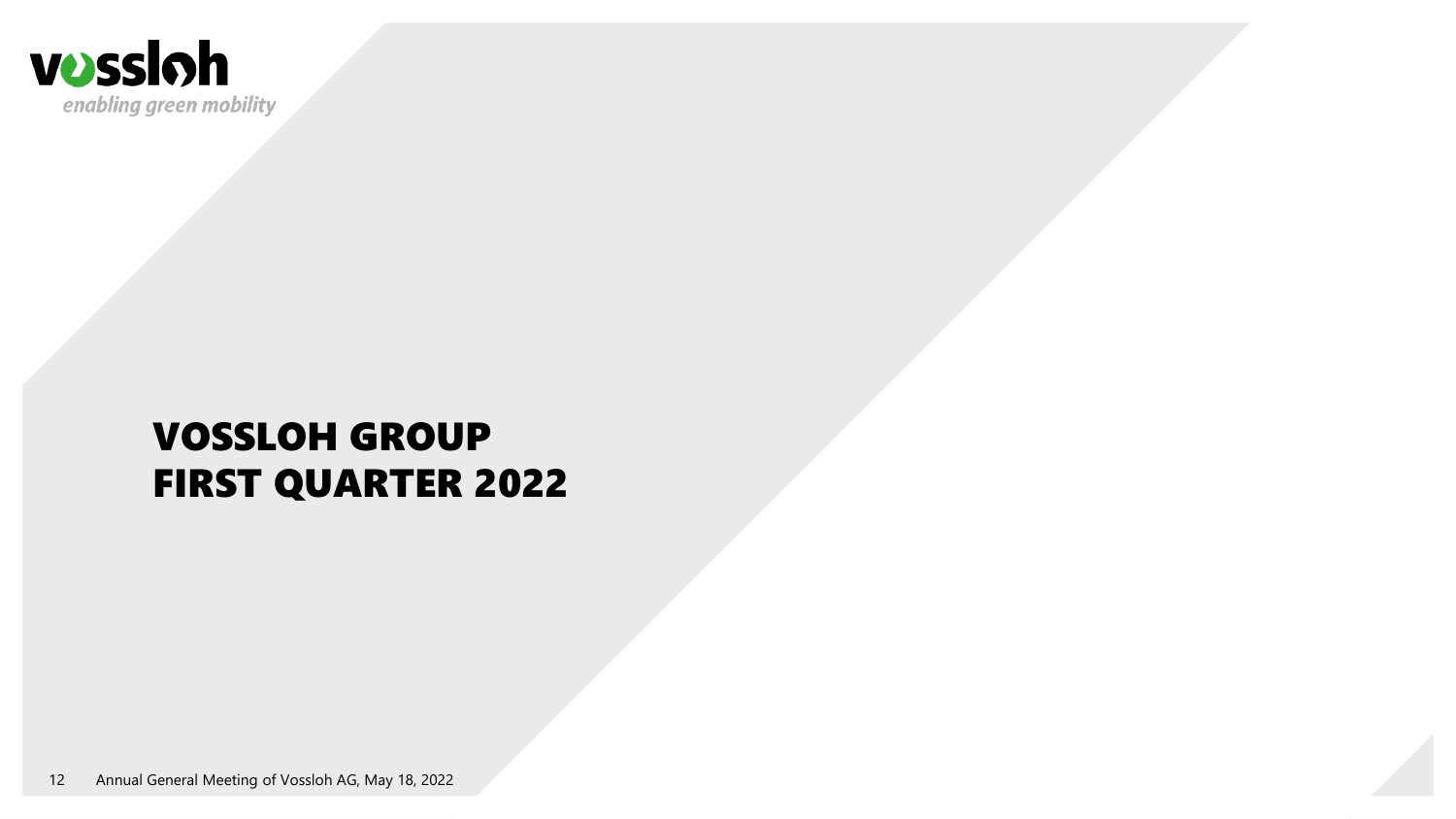### VOSSLOH GROUP, Q1 2022

NOTABLE INCREASE IN SALES; EBIT AT AN ENCOURAGING LEVEL DESPITE ONGOING PRESSURE FROM MATERIAL AND ENERGY PRICES



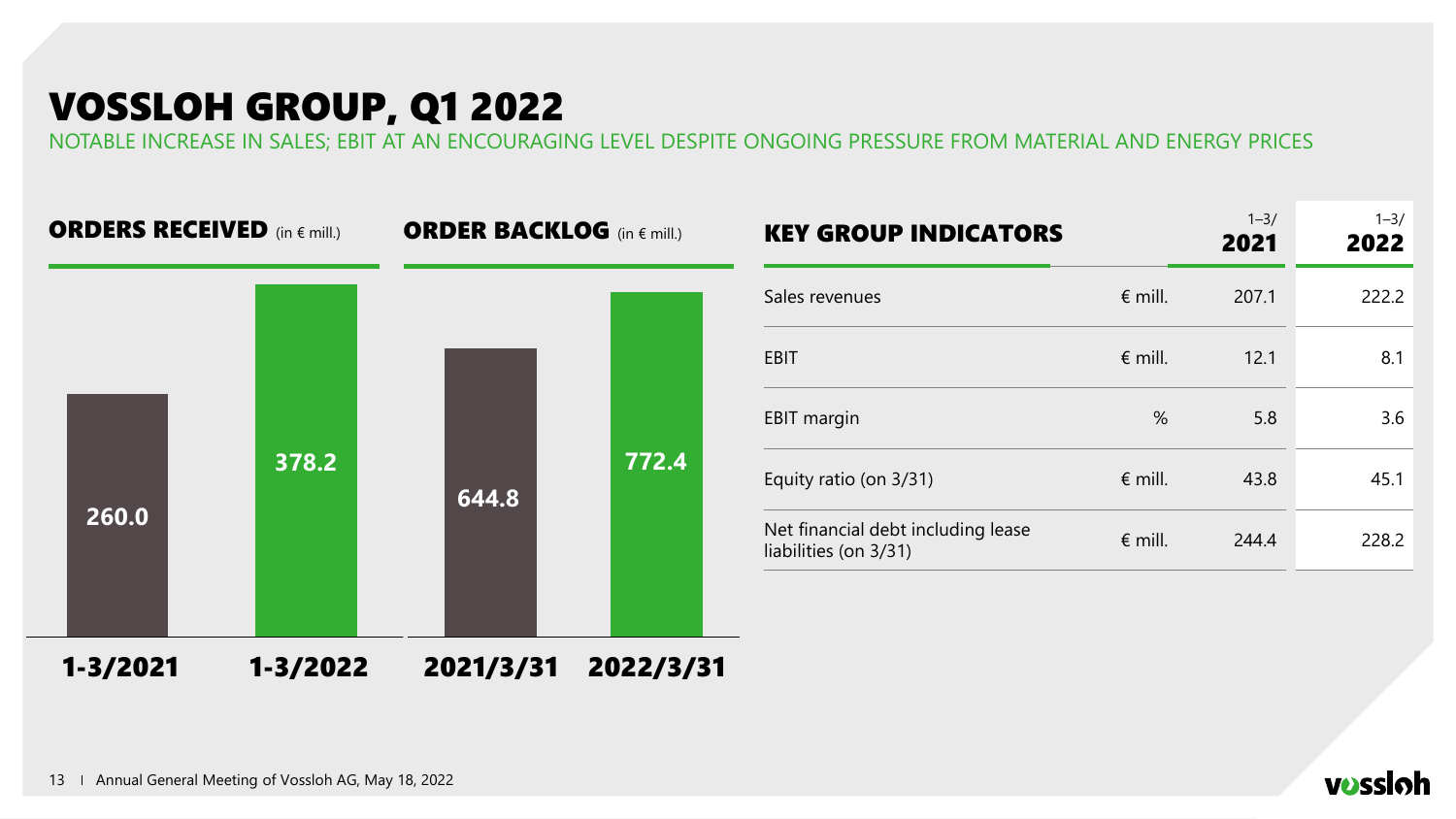

### CORPORATE STRATEGY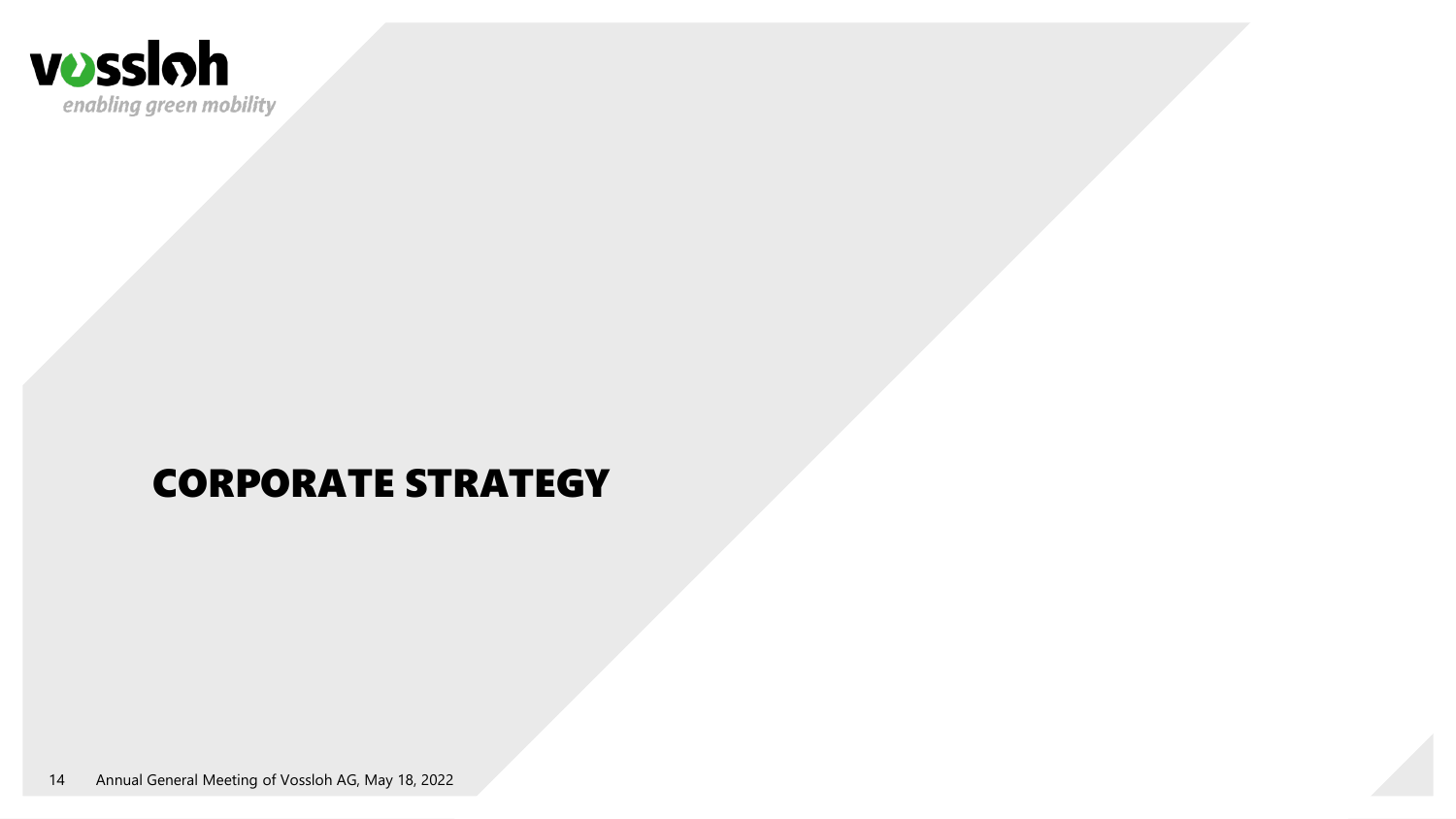# MORE TRAFFIC ON RAIL – FOR THE CLIMATE

SHIFTING TRAFFIC TO RAIL NETWORKS NECESSARY TO ACHIEVE CLIMATE TARGETS



/Greenhouse gas emissions per passenger and kilometer for a domestic flight amount to 254 grams, for one car to 171 grams, for one high-speed train to **only 6 grams**

/Enormous growth potential, for example, **only 18 percent** of European freight transport handled by rail

/Investment programs launched worldwide to expand green rail mobility:

- −USA: Investment program of nearly USD 160 billion
- − China: Expansion of the high-speed network from currently 40,000 to 70,000 kilometers
- −Australia: €15 billion earmarked
- −Italy: €25 billion approved for rail infrastructure by 2026
- −Eastern Europe: €6 billion for "Rail Baltica" rail connection
- −Germany: €8.6 billion per year to Deutsche Bahn by 2030

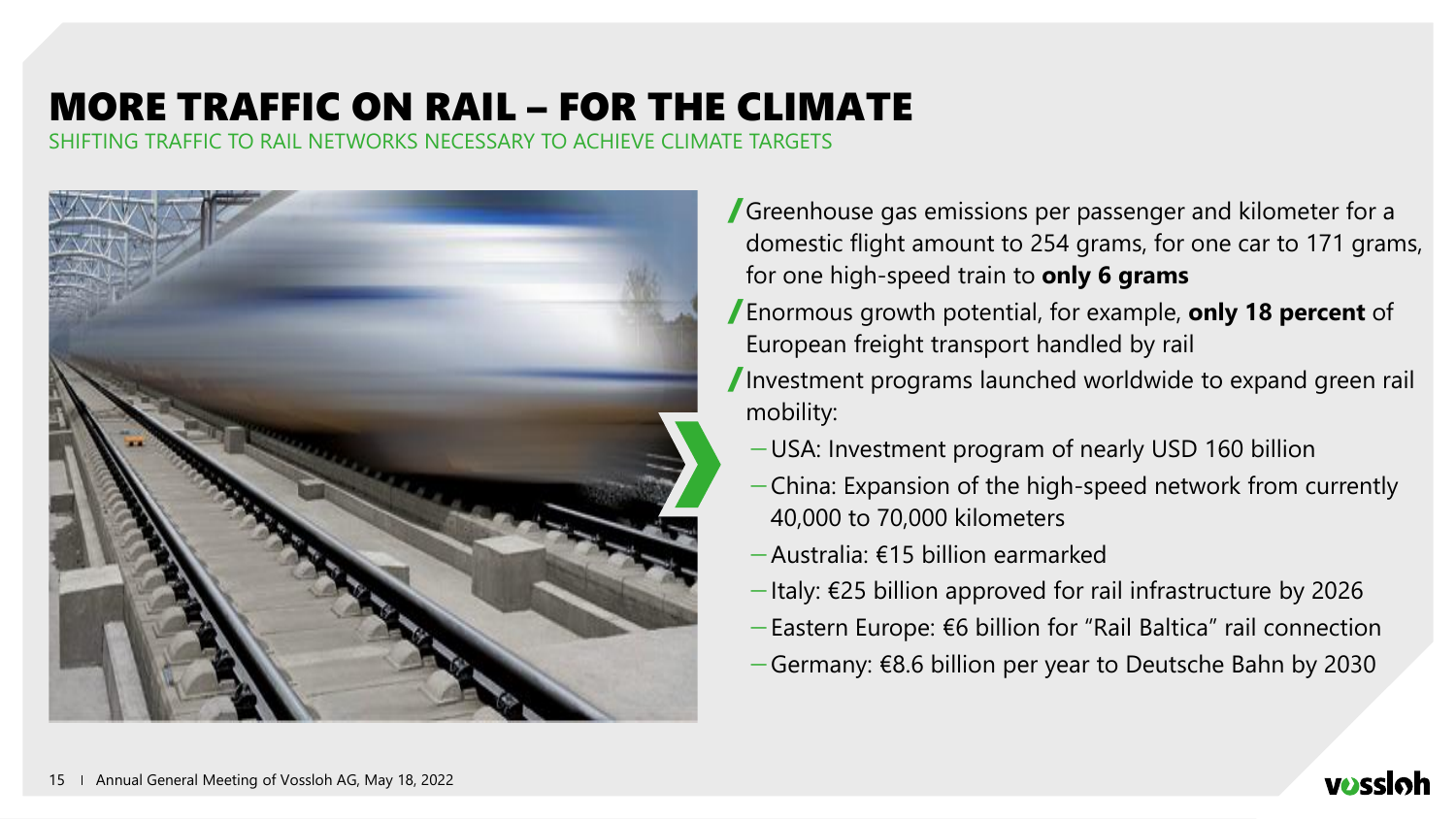# TRACK AVAILABILITY: THE MAIN CUSTOMER NEED

VOSSLOH OFFERS TAILORED TRACK SOLUTIONS



- /Uniquely broad portfolio of products and services coupled with digital expertise
- /Existing business provides basis for future business model
- /Analysis of condition data requires systemic understanding of rail tracks
- /Broad portfolio of relevant maintenance technologies for customized maintenance solutions

VOSSLOH UNDERSTANDS TRACKS AND OFFERS INTEGRATED SOLUTIONS FROM A SINGLE SOURCE

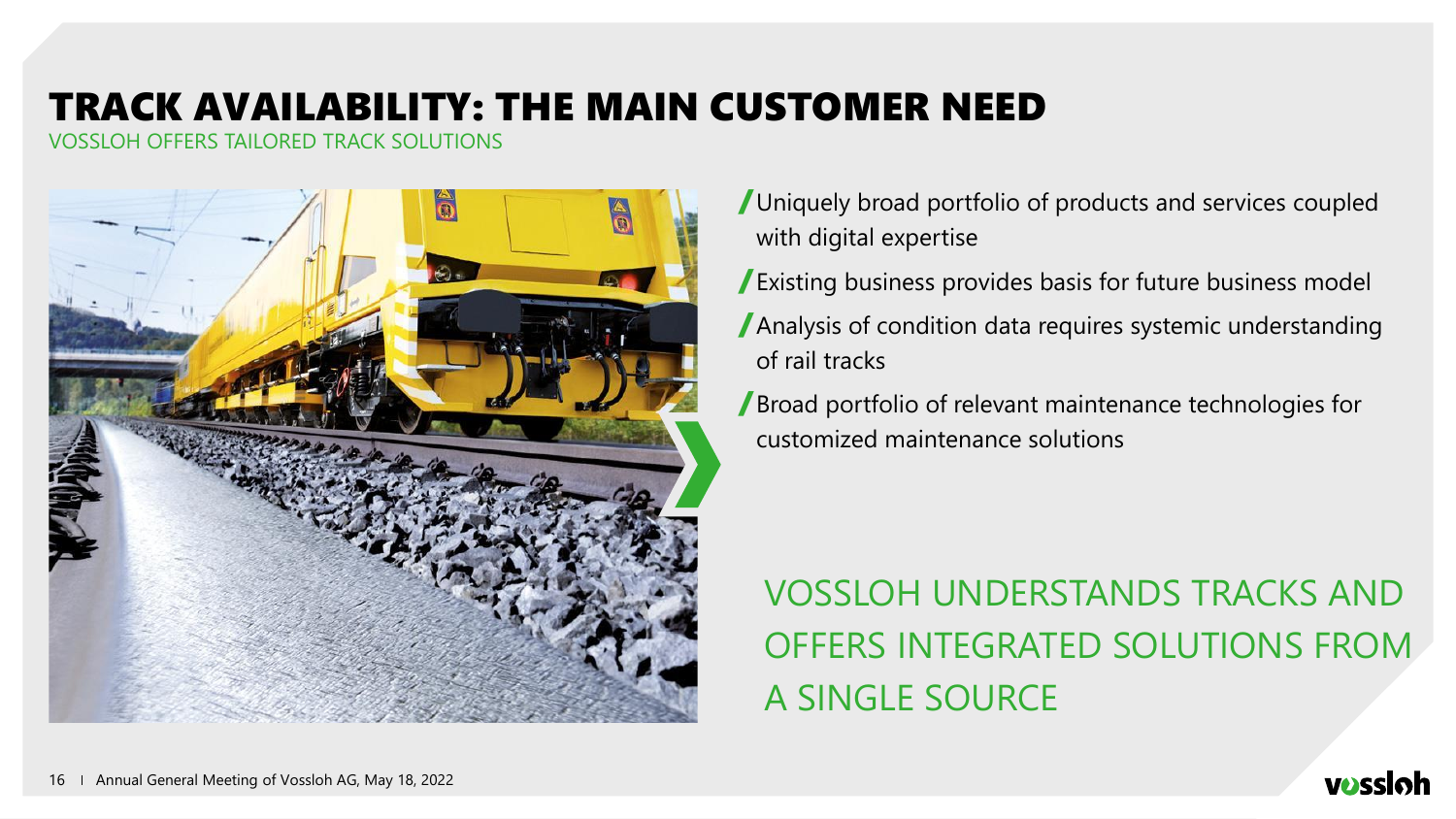# DIGITAL TECHNOLOGIES FOR SMART MAINTENANCE

MEASUREMENT AND ANALYSIS OF CONDITION DATA REVOLUTIONIZES MAINTENANCE MODELS



- /Condition measurement directly on the track or from service machines as a basis for increased maintenance efficiency
- /Vossloh offers both, for example, switch monitoring in Sweden (adding sensors to 1,000 switches) and smart HSGcity in France and Italy
- /The maintenance of the future is oriented toward the condition of the infrastructure and anticipates its future development
- /Digitalization creates foundation for new business models (keyword: life cycle agreements)

VOSSLOH DRIVES DEVELOPMENTS FORWARD AND CREATES ADDED VALUE FOR CUSTOMERS

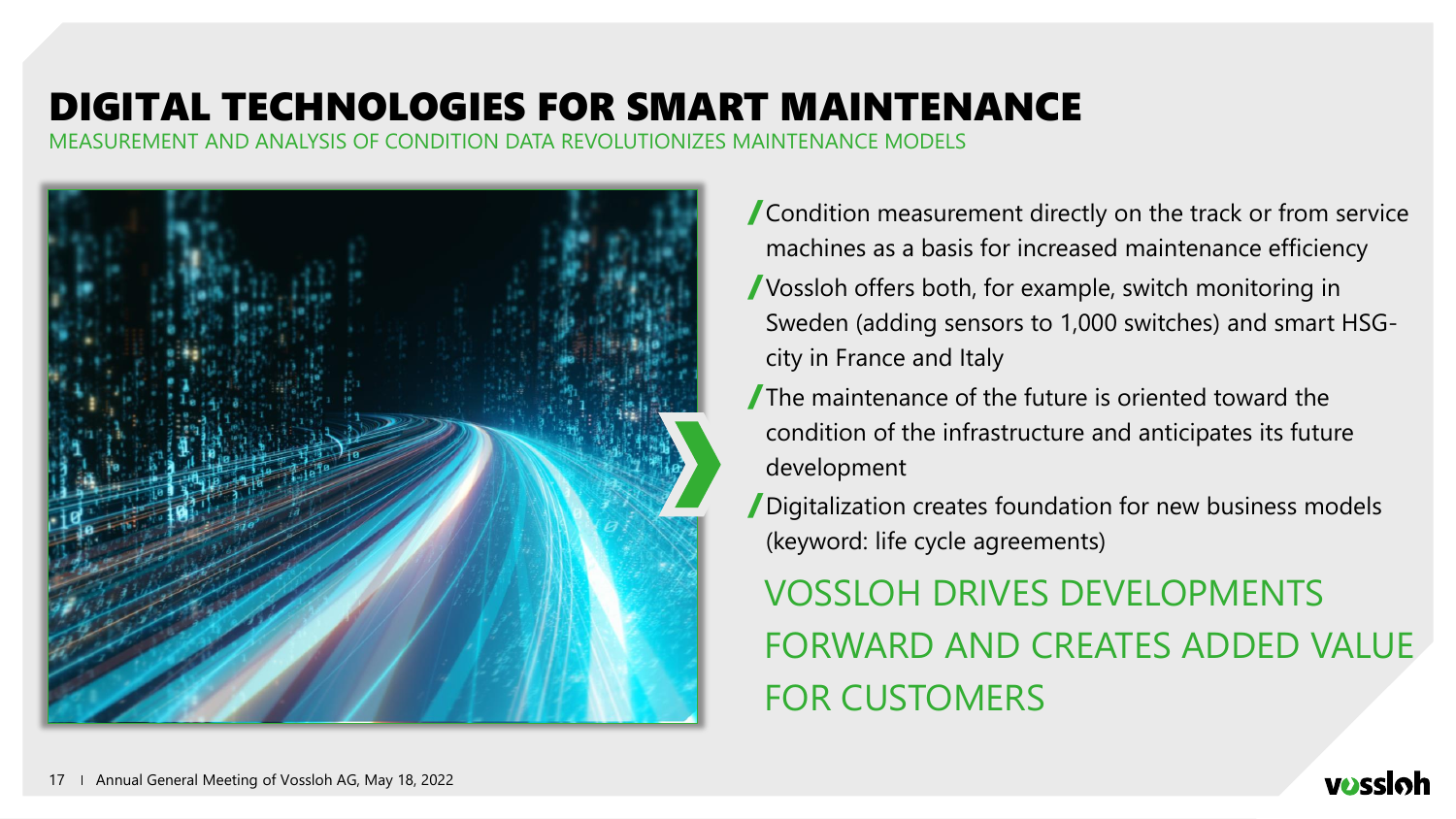#### WE ASSUME RESPONSIBILITY BALANCE OF ECONOMIC, SOCIAL AND ENVIRONMENTAL ASPECTS IS KEY



*<sup>1</sup> For Scope 1 and Scope 2 emissions*

- /Sustainability is the central component of our corporate strategy and is firmly anchored in Vossloh's value system
- /Top ratings from leading ESG agencies
- /Outstanding results related to the EU Taxonomy confirm our sustainable business model
- /Sustainability guidelines implemented
- Sustainability goals identified (incl. climate neutrality<sup>1</sup> by 2030)

VOSSLOH ACTS RESPONSIBLY AND CONTRIBUTES TOWARDS A MORE SUSTAINABLE WORLD

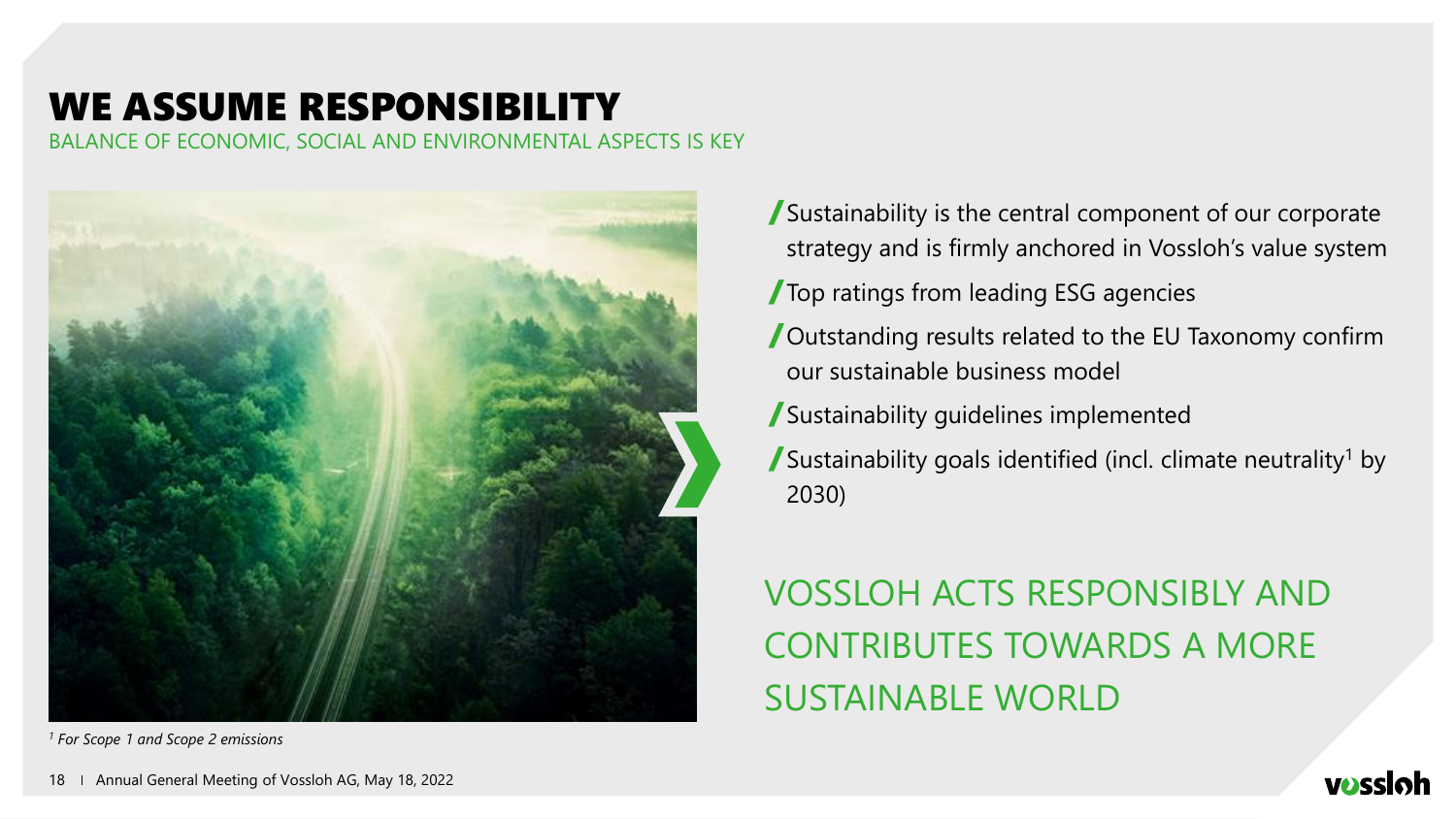

### **OUTLOOK**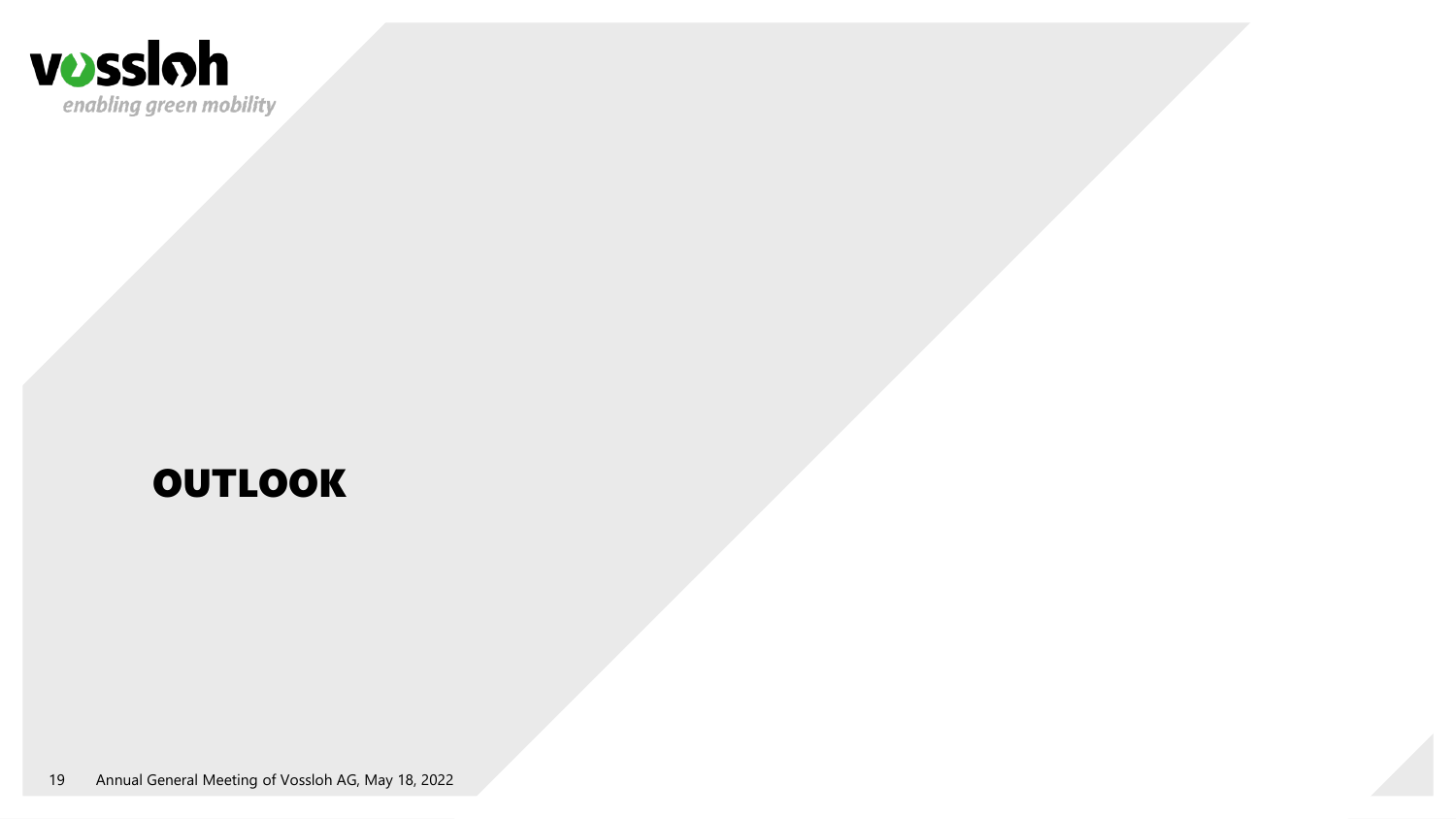# VOSSLOH GROUP: OUTLOOK AND MEDIUM-TERM AMBITIONS

GUIDANCE FOR 2022 ADJUSTED; DOUBLE-DIGIT MARGINS STILL PLANNED OVER THE MEDIUM TERM

#### OUTLOOK 2022

#### Sales revenues

2021: €942.8 million 2022E: €0.95 billion to €1.05 billion

#### EBITDA margin

2021: 13.2 percent 2022E: 11.5 percent to 13.5 percent

#### EBIT margin

2021: 7.7 percent 2022E: 6 percent to 8 percent

#### MEDIUM-TERM AMBITIONS

#### Sales growth

4 – 5 percent p.a. on average; significantly higher than the average market growth anticipated by relevant market studies Strengthening profitability

Medium-term double-digit EBIT margins planned for all divisions Long-term double-digit EBIT margin for the Group

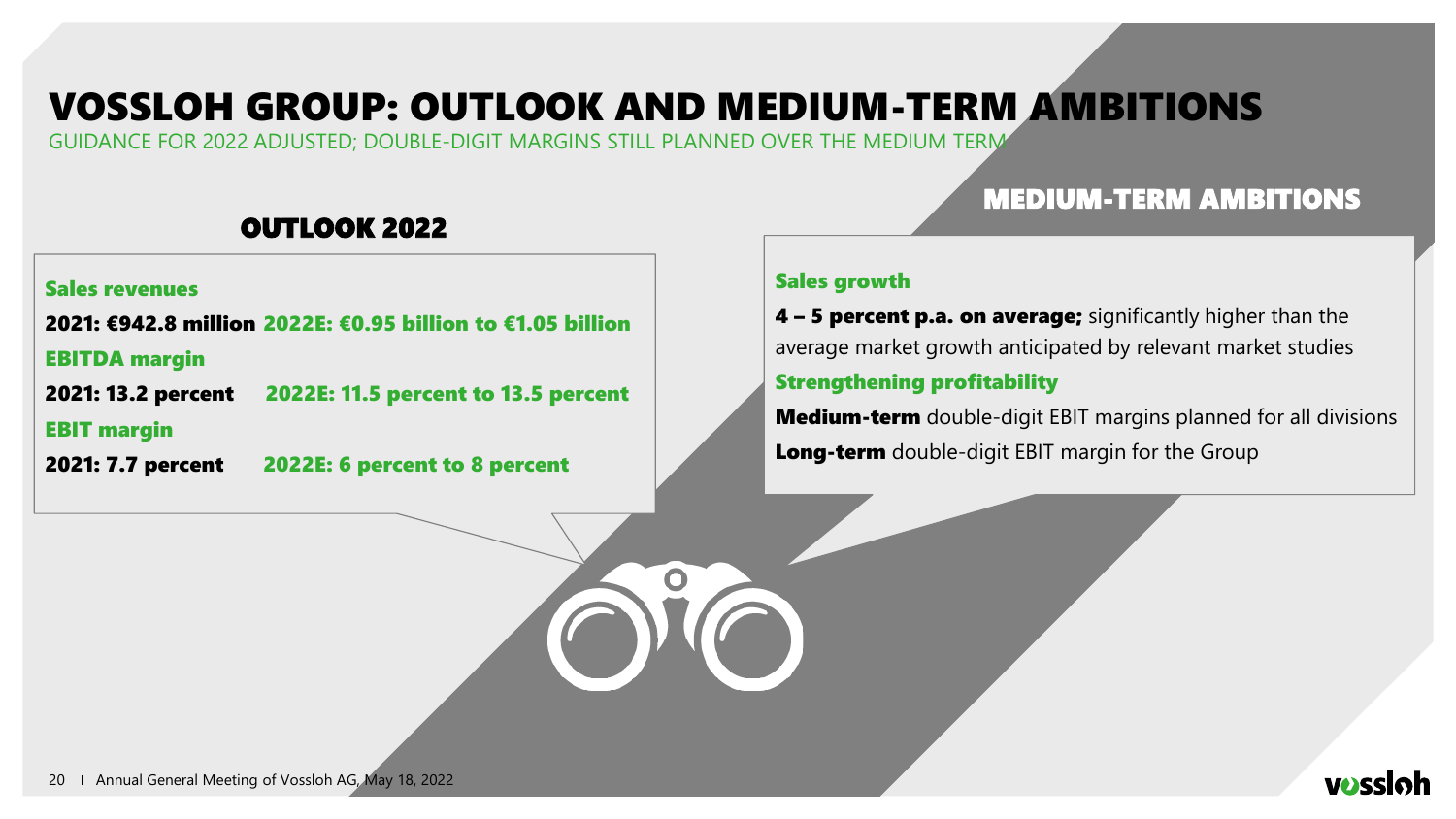